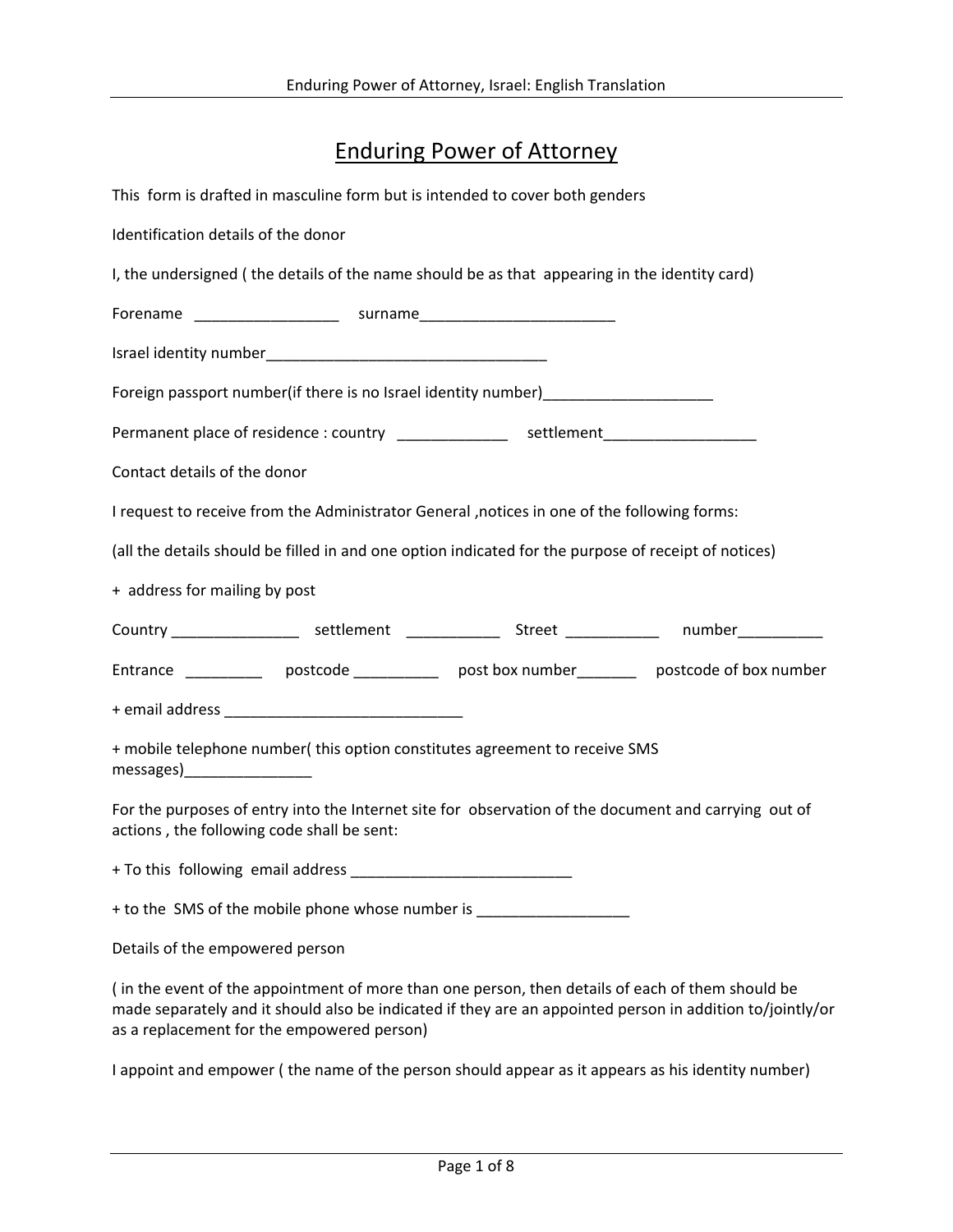| Enduring Power of Attorney, Israel: English Translation                                                             |
|---------------------------------------------------------------------------------------------------------------------|
|                                                                                                                     |
|                                                                                                                     |
| +, foreign passport (if there is no Israeli identity number)____________________                                    |
| + Number of foreign passport _______________________________ country of issue_______________________                |
| I declare that between the empowered person and myself there is a family relationship                               |
|                                                                                                                     |
| + no                                                                                                                |
| I declare that between the empowered person and myself there exists a different relationship as<br>follows:         |
| +professional person (detail the profession) ____________________License number ___________________                 |
| (it should be indicated only if the empowered person is chosen because of his being a professional<br>person        |
|                                                                                                                     |
| I empower my empowered person to take decisions, carry out actions and to represent me in the<br>following matters: |
| + In all property matters                                                                                           |
|                                                                                                                     |
|                                                                                                                     |
|                                                                                                                     |
| + In all property matters other than the following property matters                                                 |
|                                                                                                                     |
|                                                                                                                     |
| + In all personal matters (not including medical matters)                                                           |
| + in the following personal matters(not including medical matters) _____________                                    |
|                                                                                                                     |

\_\_\_\_\_\_\_\_\_\_\_\_\_\_\_\_\_\_\_\_\_\_\_\_\_\_\_\_\_\_\_\_\_\_\_\_\_\_\_\_\_\_\_\_\_\_\_\_\_\_\_\_\_\_\_\_\_\_\_\_\_\_\_\_\_\_\_\_\_\_\_\_\_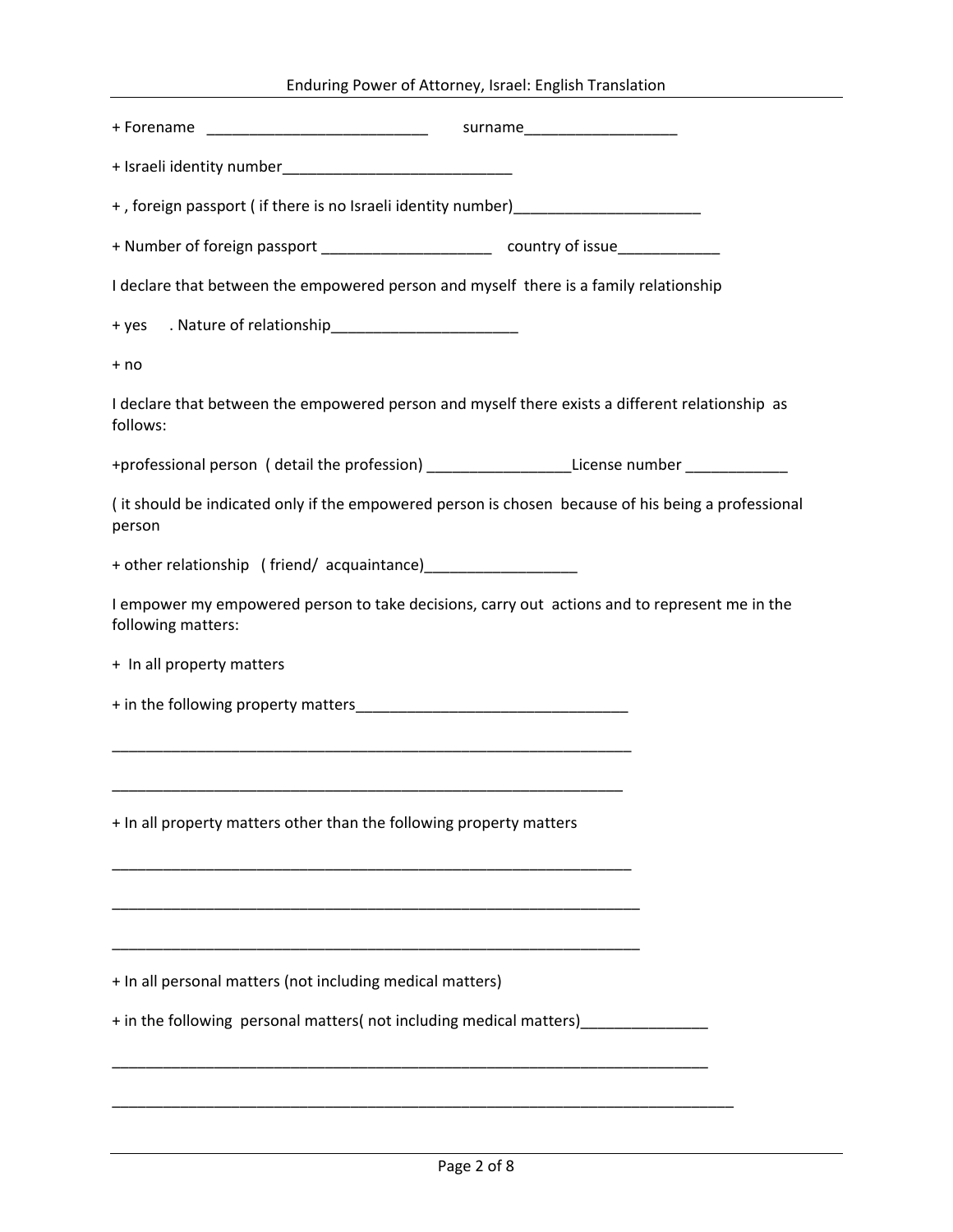•In all personal matters ( not including medical matters) other than the following matters:

\_\_\_\_\_\_\_\_\_\_\_\_\_\_\_\_\_\_\_\_\_\_\_\_\_\_\_\_\_\_\_\_\_\_\_\_\_\_\_\_\_\_\_\_\_\_\_\_\_\_\_\_\_\_\_\_\_\_\_\_\_\_\_

\_\_\_\_\_\_\_\_\_\_\_\_\_\_\_\_\_\_\_\_\_\_\_\_\_\_\_\_\_\_\_\_\_\_\_\_\_\_\_\_\_\_\_\_\_\_\_\_\_\_\_\_\_\_\_\_\_\_\_\_\_\_\_ In all medical matters + in the following medical matters \_\_\_\_\_\_\_\_\_\_\_\_\_\_\_\_\_\_\_\_\_\_\_\_\_\_\_\_\_\_\_\_\_\_\_\_\_\_\_\_\_\_\_\_\_\_\_\_\_\_\_\_\_\_\_\_\_\_\_\_\_\_\_\_\_\_\_\_\_\_\_\_\_\_\_\_\_\_\_ + in all medical matters other that the following matters\_\_\_\_\_\_\_\_\_\_\_\_\_\_\_\_\_\_\_\_\_\_\_\_\_\_\_\_\_\_\_\_\_\_ \_\_\_\_\_\_\_\_\_\_\_\_\_\_\_\_\_\_\_\_\_\_\_\_\_\_\_\_\_\_\_\_\_\_\_\_\_\_\_\_\_\_\_\_\_\_\_\_\_\_\_\_\_\_\_\_\_\_\_\_\_\_\_\_\_\_\_\_\_\_\_\_\_\_\_\_\_\_ In the event of more than one empowered person details should be completed for each one of them separately and indicate if he is empowered in addition to / jointly / or as an alternative to the empowered person PRIOR DIRECTIONS Entry into force of this Power of Attorney shall be the time when I cease to understand the matters for which the Power of Attorney is being given + I am aware that in the absence of specific instructions, the decision that I am incapable of understanding a matter shall be by an Opinion of an Expert in accordance with the Capacity and Guardianship Law 1962 (hereinafter- "the law") I request to fix special instruction the form in which capacity shall be decided that I am not capable of understanding a matter ( wholly or partially ) as follows ( optional section) \_\_\_\_\_\_\_\_\_\_\_\_\_\_\_\_\_\_\_\_\_\_\_\_\_\_\_\_\_\_\_\_\_\_\_\_\_\_\_\_\_\_\_\_\_\_\_\_\_\_\_\_\_\_\_\_\_\_\_\_\_\_\_\_\_\_\_\_\_\_\_\_\_\_\_\_\_\_\_ \_\_\_\_\_\_\_\_\_\_\_\_\_\_\_\_\_\_\_\_\_\_\_\_\_\_\_\_\_\_\_\_\_\_\_\_\_\_\_\_\_\_\_\_\_\_\_\_\_\_\_\_\_\_\_\_\_\_\_\_\_\_\_\_\_\_\_\_\_\_\_\_\_\_\_\_\_\_\_\_\_\_\_\_ + The entry into force of property matters wholly or partially ( as detailed) shall be ( optional section ) on date\_\_\_\_\_\_\_\_\_\_\_\_\_\_\_\_\_\_\_\_\_\_\_ + I wish to order that the empowered person shall notify one or more persons( as detailed below) , prior to the delivery of notice to the Administrator General of entry into force of the power of attorney. Details of the person to whom notification should be given as to the entry in force of the power of attorney Forename **Example 2018** Surname + Israel identity number\_\_\_\_\_\_\_\_\_\_\_\_\_\_\_\_\_\_\_\_\_\_\_\_\_\_\_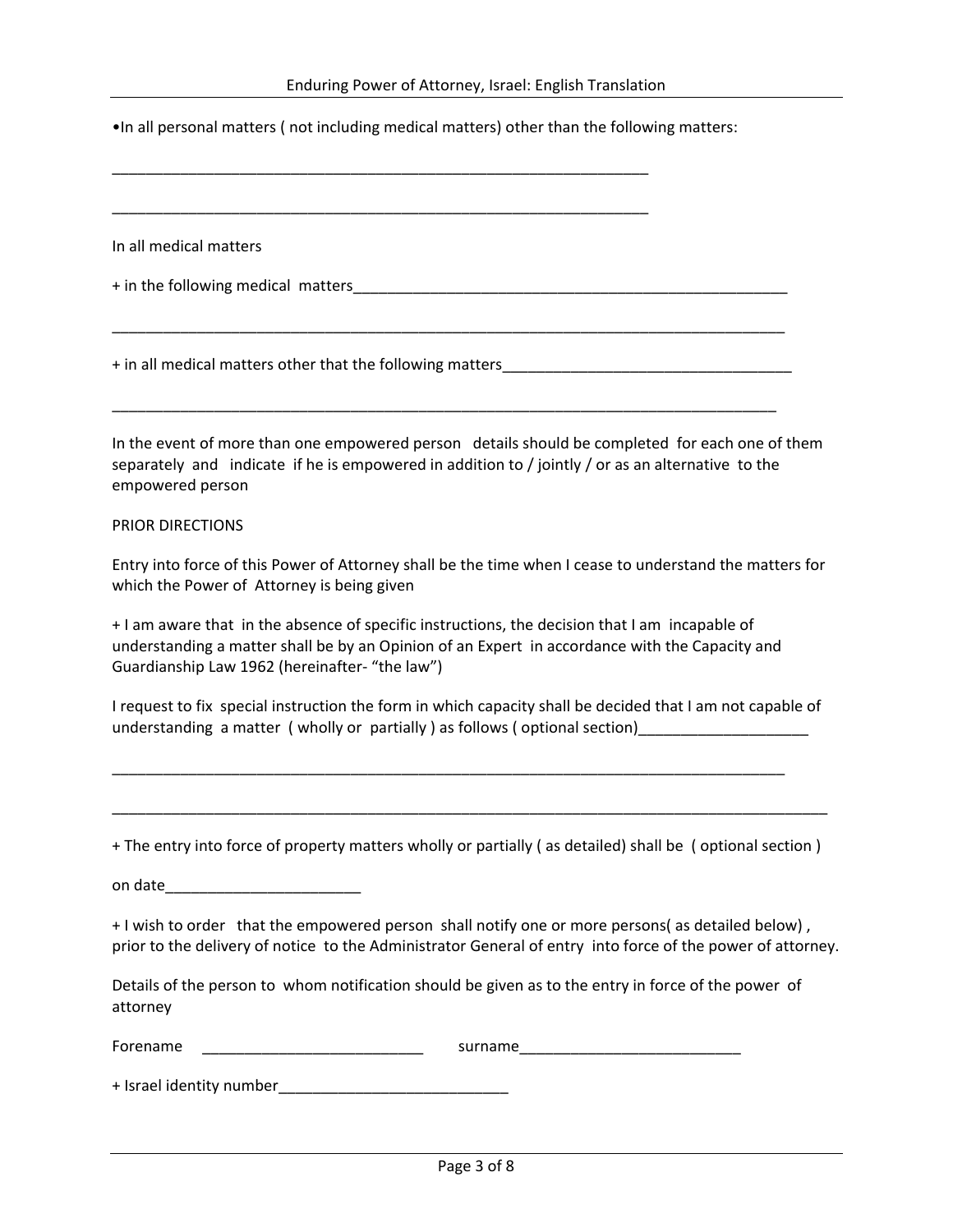| Enduring Power of Attorney, Israel: English Translation |  |  |  |
|---------------------------------------------------------|--|--|--|
|---------------------------------------------------------|--|--|--|

| + foreign passport number _________________                                                                                                                                                                                                                                                                                   |
|-------------------------------------------------------------------------------------------------------------------------------------------------------------------------------------------------------------------------------------------------------------------------------------------------------------------------------|
| Telephone number ___________                                                                                                                                                                                                                                                                                                  |
| Settlement<br>number________<br>Street<br><u> 1990 - John Harry Harry Harry Harry Harry Harry Harry Harry Harry Harry Harry Harry Harry Harry Harry Harry Harry Harry Harry Harry Harry Harry Harry Harry Harry Harry Harry Harry Harry Harry Harry Harry Harry Harry Harr</u>                                                |
| Prior directions to the empowered person                                                                                                                                                                                                                                                                                      |
| I wish to give directions to the empowered person as follows (optional section)                                                                                                                                                                                                                                               |
|                                                                                                                                                                                                                                                                                                                               |
| Matters requiring specific agreement under Section 32 (f) (c) of the Law                                                                                                                                                                                                                                                      |
| + I wish to empower my empowered person also in those matters requiring specific agreement (                                                                                                                                                                                                                                  |
| + I wish to authorize my empowered person to give agreement for examination, treatment, psychiatric<br>hospitalization or for release from such hospitalization as above, in a psychiatric hospital or a psychiatric<br>ward in a general hospital.                                                                           |
| . I wish to order that my empowered person shall not be authorized to take decisions in matters<br>concerning psychiatric examination or treatment in the community or to receive information<br>concerning examination, treatment or hospitalization in a psychiatric hospital or psychiatric ward in a<br>general Hospital. |

+ I wish to authorize my empowered person to give agreement for examination , treatment, psychiatric hospitalization or discharge from such hospitalization , even if at the time of requesting agreement from my empowered person , I object to same , that being after having received an explanation of same by a psychiatri9st and signing before him .

## DIRECTIONS IN RESPECT OF EXPIRY OF VALIDITY OF POWER OF ATTORNEY

+ I am aware that the power of attorney will expire in the event that my empowered person will lose capacity under the Law ,to act or if the empowered person notifies me or my relatives in writing that he is not interested in acting as the empowered person or if there exists the conditions prescribed under Section 32 ( t )(b )of the Law.

- Other circumstances for expiry of the power of attorney( optional section)
- I wish to prescribe that the power of attorney shall remain valid even if I notify of my wish to cancel it when I will not be of legal capacity to sign a power of attorney

People to be informed and transfer of information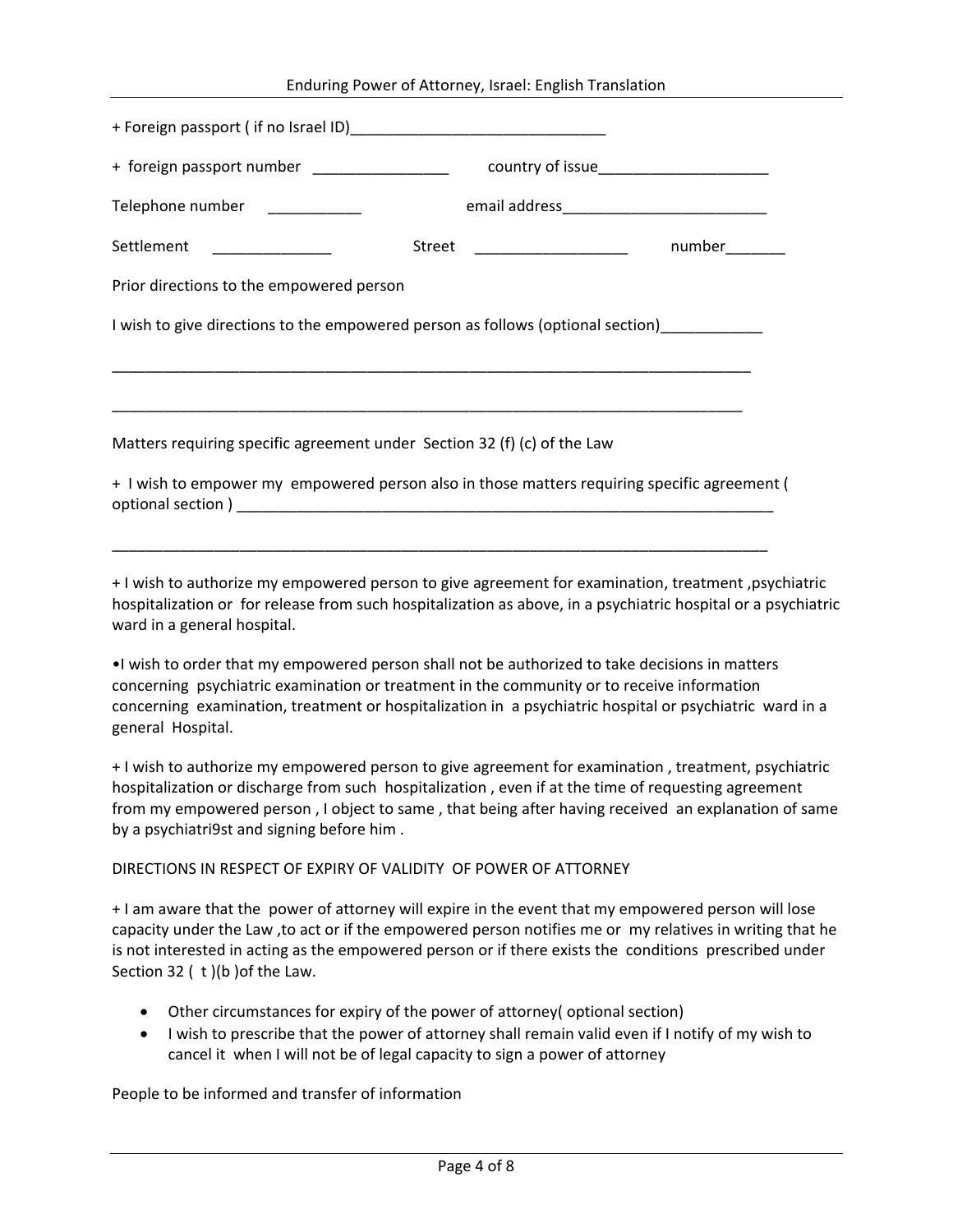• I wish to appoint one person or more whom my empowered attorney shall inform and at of decisions or actions on subjects and at times as follows:

Details of the informed person

| Forename __________________________                                                                                                                                                                                                                                       | surname _______________________ |  |
|---------------------------------------------------------------------------------------------------------------------------------------------------------------------------------------------------------------------------------------------------------------------------|---------------------------------|--|
| foreign passport(if no Israel identity number)__________________________________                                                                                                                                                                                          |                                 |  |
| foreign passport number ____________________ country of issue___________________<br>country ____________ settlement_____________ Street _____________                                                                                                                     |                                 |  |
| number__________________________                                                                                                                                                                                                                                          |                                 |  |
| The report shall be in the following matters                                                                                                                                                                                                                              |                                 |  |
| The report shall be at the following times:                                                                                                                                                                                                                               |                                 |  |
| I wish that the informed person should receive a copy of the power of attorney<br>I wish that the empowered person shall report his actions to the Administrator<br>$\bullet$<br>General and be subject to the supervision of the Administrator General(optional section) |                                 |  |

I agree to the delivery of a copy of this power of attorney or to permit examination thereof to every person treating me as defined in the Rights of the Patient Law 1996 for the purpose of treating me

Yes \_\_\_\_\_\_\_\_\_\_\_\_\_\_\_\_ No\_\_\_\_\_\_\_\_\_\_\_\_\_\_\_\_\_\_\_\_

- I declare that on I signed a power of attorney for the giving of directions for medical treatment
- I declare that on I deposited power of attorney for the giving of medical treatment in the Ministry of Health

Provision of information to a relative

( 'relative' is defined as: father mother son daughter brother sister grandfather grandmother grand son, granddaughter(see definition of relative in Section 80 of the Law)

\*it is my wish that my relatives shall be entitled information under the Law

\* it is my wish that the provision of information to my relatives shall be restricted according to the following details: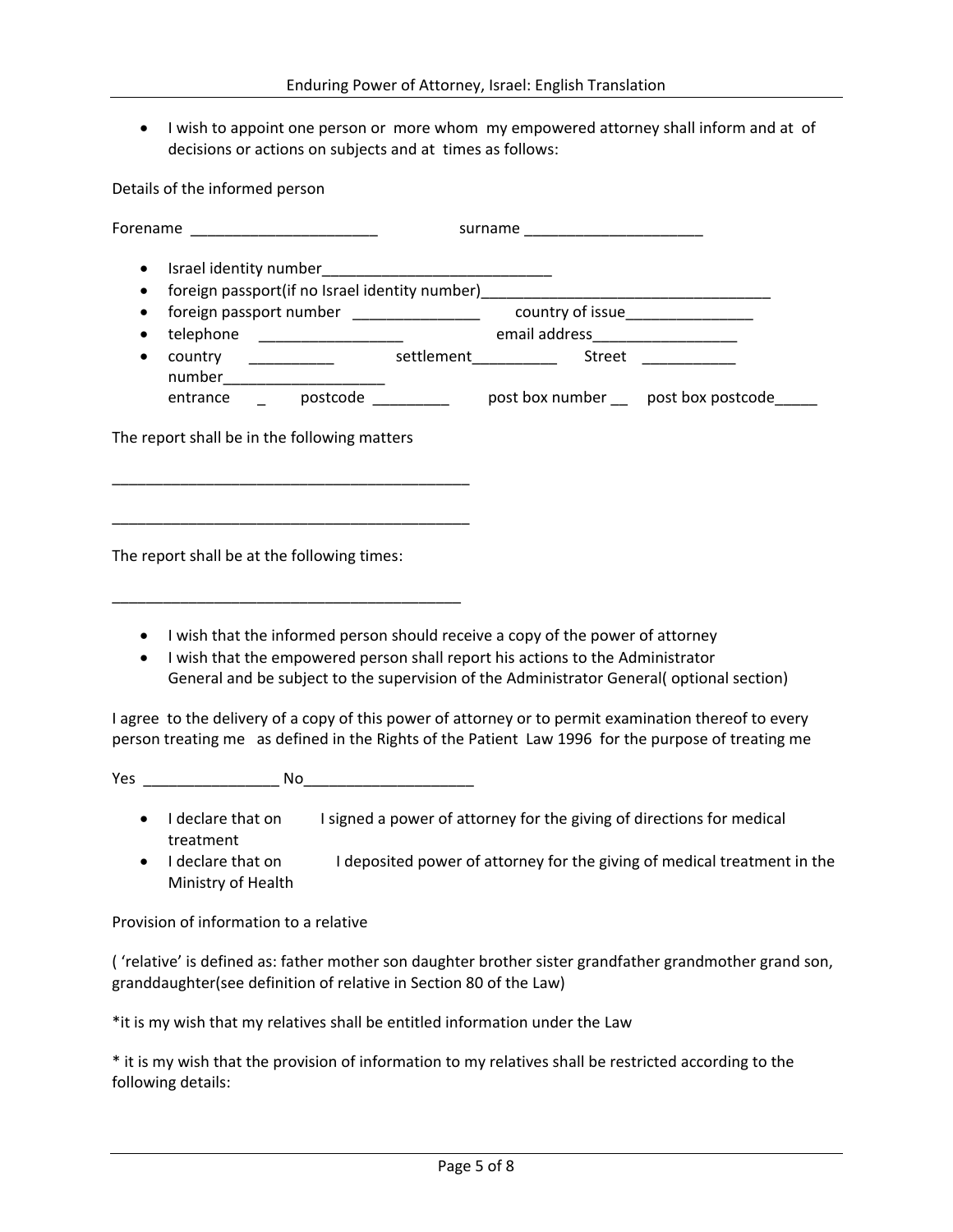|          |                                                      | Enduring Power of Attorney, Israel: English Translation                                          |                                                                                                                                                                                                                                                                                                                          |
|----------|------------------------------------------------------|--------------------------------------------------------------------------------------------------|--------------------------------------------------------------------------------------------------------------------------------------------------------------------------------------------------------------------------------------------------------------------------------------------------------------------------|
|          | Restrictions on delivery of information to relatives |                                                                                                  |                                                                                                                                                                                                                                                                                                                          |
|          |                                                      |                                                                                                  |                                                                                                                                                                                                                                                                                                                          |
| ٠<br>٠   |                                                      | foreign passport(if no Israel identity number) ___________________________                       |                                                                                                                                                                                                                                                                                                                          |
| ٠        |                                                      | number of foreign passport _____________________                                                 | country of issue____________________                                                                                                                                                                                                                                                                                     |
|          |                                                      | The information shall not be delivered in the following matters:                                 |                                                                                                                                                                                                                                                                                                                          |
|          | THE SIGNATURES                                       |                                                                                                  |                                                                                                                                                                                                                                                                                                                          |
|          | Signature of the donor                               |                                                                                                  |                                                                                                                                                                                                                                                                                                                          |
|          | or my weakness                                       |                                                                                                  | I, the undersigned declare that I understand the implications of the giving of the power of attorney, its<br>purpose and its consequences and that the power of attorney is given by my own free will and consent,<br>without there being imposed upon me coercion or undue influence without exploitation of my plight  |
|          |                                                      | month<br><u> Alexandria de la c</u>                                                              |                                                                                                                                                                                                                                                                                                                          |
|          | Forename ______________                              | surname                                                                                          |                                                                                                                                                                                                                                                                                                                          |
|          | I, the undersigned hereby declare as follows:        | SIGNATURE OF THE DONOR THE RESIDENCE AND THE RESIDENCE OF THE DONOR                              |                                                                                                                                                                                                                                                                                                                          |
|          | I agree to act as the empowered person of :          |                                                                                                  |                                                                                                                                                                                                                                                                                                                          |
| Forename |                                                      |                                                                                                  |                                                                                                                                                                                                                                                                                                                          |
|          |                                                      |                                                                                                  | After having it been explained to me the implications of the power of attorney and after I have read<br>and understood its implications, responsibilities and authorities and after it having been explained to<br>me the matters which are not within my authority and the matters which require approval by the court. |
| Law.     |                                                      |                                                                                                  | I fulfill the conditions of capacity to act as empowered person as prescribed in section 32 c (a) of the                                                                                                                                                                                                                 |
|          |                                                      | I request to receive notices from the Administrator General in one of the following forms:       |                                                                                                                                                                                                                                                                                                                          |
|          |                                                      | (all the details should be filled out and one preferred option for receipt of notices indicated) |                                                                                                                                                                                                                                                                                                                          |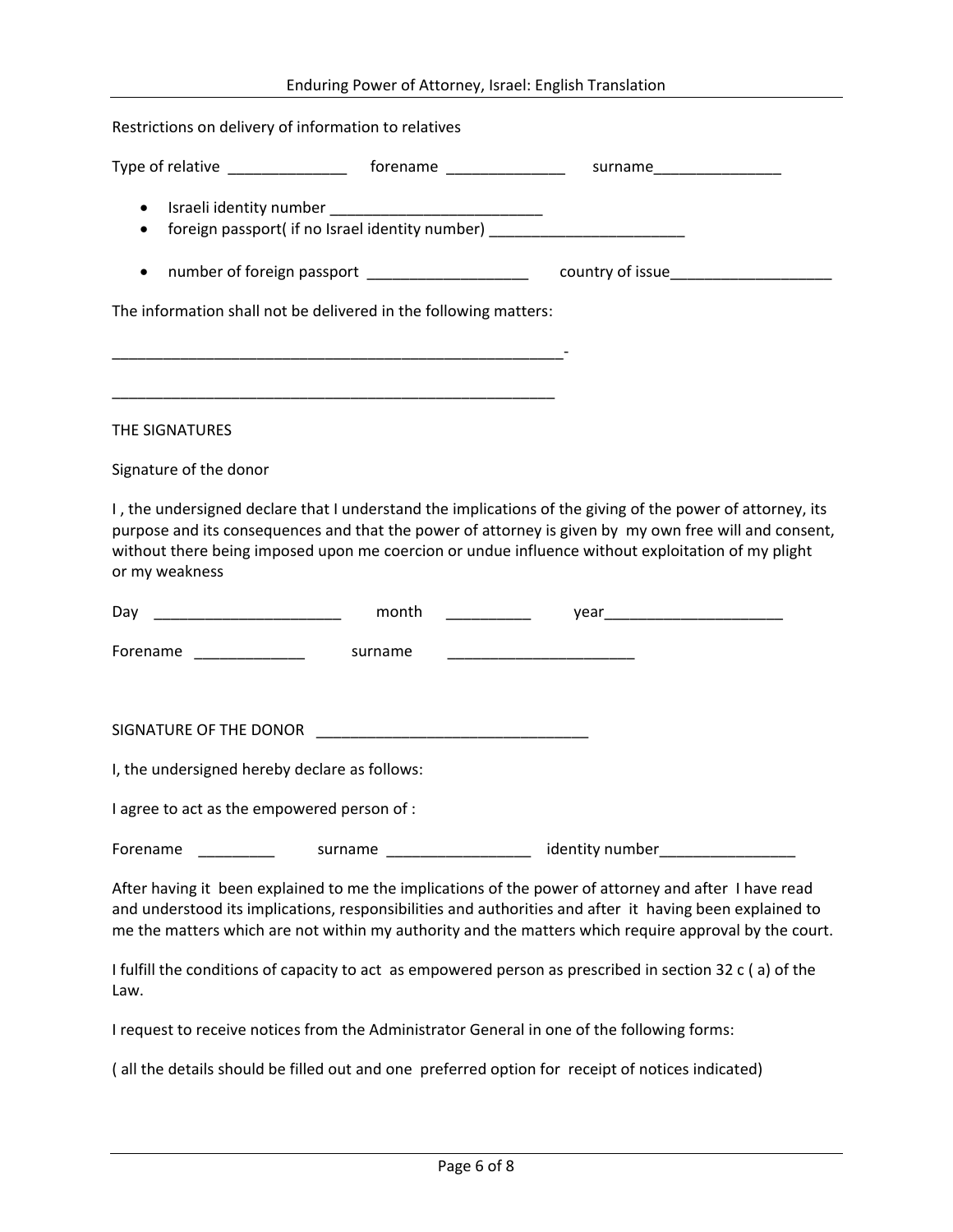| Enduring Power of Attorney, Israel: English Translation |  |  |  |
|---------------------------------------------------------|--|--|--|
|---------------------------------------------------------|--|--|--|

| postal address_______________________<br>$\bullet$                                                                                         |                                                   |  |  |  |
|--------------------------------------------------------------------------------------------------------------------------------------------|---------------------------------------------------|--|--|--|
|                                                                                                                                            |                                                   |  |  |  |
| entrance _______________ postcode _________ post box _____ postcode of post box ______                                                     |                                                   |  |  |  |
| email address_____________________<br>$\bullet$<br>mobile phone(indicating this section constitutes agreement to receive SMS)<br>$\bullet$ |                                                   |  |  |  |
| For the purpose of entering the website, examining the document and carrying out of actions the<br>following code should be sent:          |                                                   |  |  |  |
| $\bullet$<br>$\bullet$                                                                                                                     | SMS to this mobile number________________________ |  |  |  |
| Day ______________ month ____                                                                                                              |                                                   |  |  |  |
| Forename                                                                                                                                   | surname                                           |  |  |  |
| SIGNATURE OF THE EMPOWERED PERSON                                                                                                          |                                                   |  |  |  |

**Signature of the attorney / professional person** ( but the latter only in the case of a Lasting Power of Attorney for medical matters solely) **before whom the power of attorney is signed**

| 1. I the undersigned declare that on the                                                              | day of | there signed before me the donor |  |  |
|-------------------------------------------------------------------------------------------------------|--------|----------------------------------|--|--|
| identity number                                                                                       |        | . I identified the above         |  |  |
| donor by his identity number or foreign passport and in accordance with his date of birth identifying |        |                                  |  |  |
| same in my presence that he is an adult                                                               |        |                                  |  |  |

2. I have found that the donor is

+ not a person with limitations requiring adjustment

+ is a person with limitations and these are the means of adjustment which I have taken at the time of signature of the power of attorney\_\_\_\_\_\_\_\_\_\_\_\_\_\_\_\_\_\_\_\_\_\_\_\_\_\_\_\_\_\_\_\_\_\_\_\_\_\_\_\_\_\_\_

\_\_\_\_\_\_\_\_\_\_\_\_\_\_\_\_\_\_\_\_\_\_\_\_\_\_\_\_\_\_\_\_\_\_\_\_\_\_\_\_\_\_\_\_\_\_\_\_\_\_\_\_\_\_\_\_\_\_\_\_\_\_\_\_\_\_\_\_\_\_\_\_\_\_\_\_\_\_\_\_

3. I have explained to the donor that it is possible for him to appoint a person to whom notification of entry into force of the power of attorney, a person to whom it should be possible to receive reports as above, and the amount of information which should be given to him and the donors family.

4. I have explained to the donor that the designated person cannot be a member of the family of the empowered person(unless the empowered person is a relative of the donor)

5. I have explained separately to the donor matters concerning the above law and he understands my explanation: